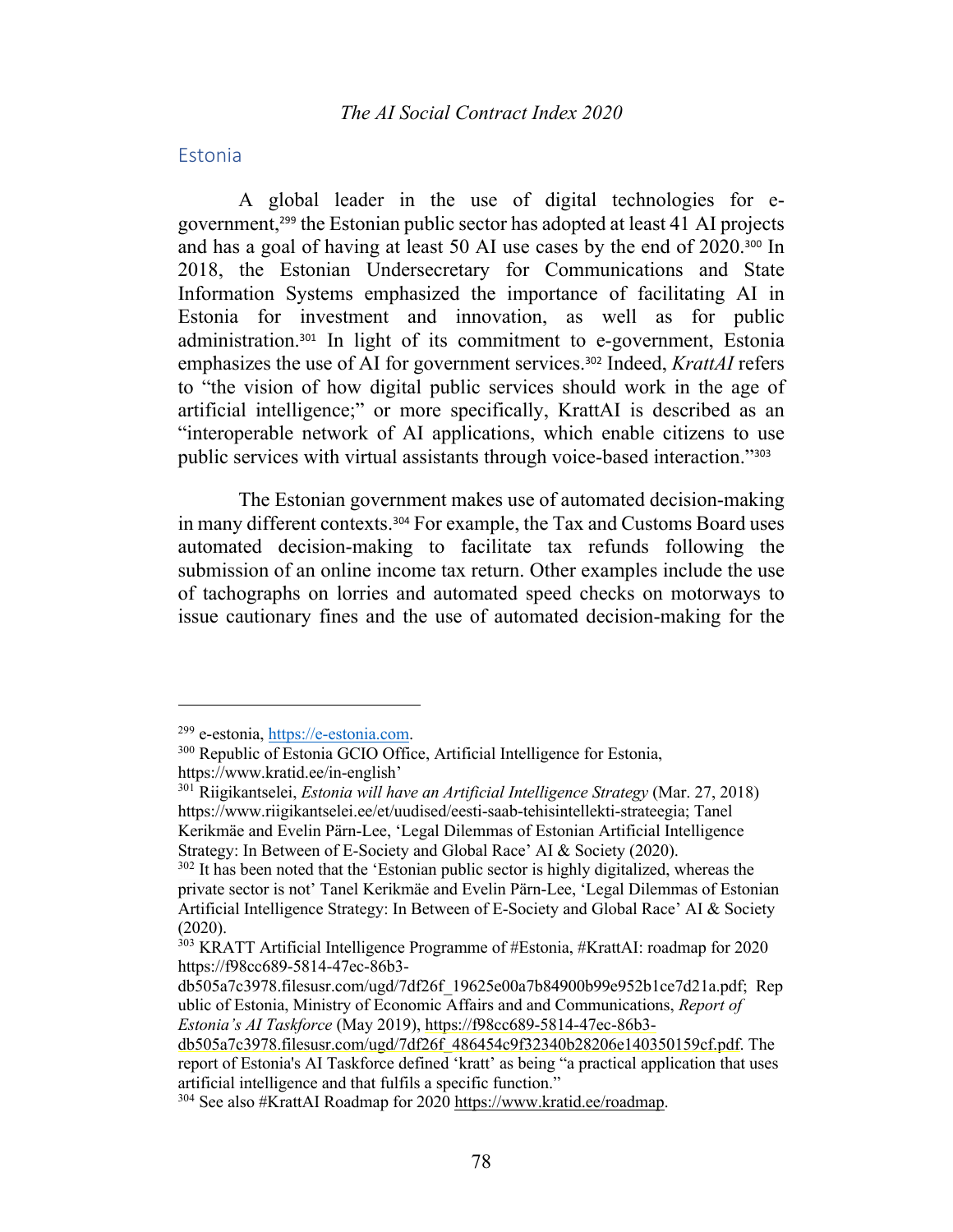determination of a child's school on the basis of their registered residence.<sup>305</sup> There has been international coverage of Estonia's ambitious plans for AI in the public sector – including on the issue of "Robot Judges."<sup>306</sup> The Estonian court system embraces digitalization and started an e-File system in 2005. The use of AI to tackle an immense backlog of cases has been considered, including the adoption of projects that can make "autonomous decisions within more common court procedures/tasks that would otherwise occupy judges and lawyers alike for hours."<sup>307</sup>

#### *National AI Strategy*

The Estonian Cabinet adopted its National AI Strategy in July 2019.<sup>308</sup> The Government Chief Information Officer Office, based in the Ministry of Economic Affairs and Communications, is tasked with steering the AI Strategy. The National AI Strategy builds on a May 2019 report of Estonia's AI Taskforce.<sup>309</sup> The actions detailed in the AI Strategy are designed to advance the adoption of AI solutions in both the private and public sectors, to increase AI capacities and research and development, and to develop the legal environment to facilitate AI. The AI Strategy commits to the establishment of a steering group, comprised of government representatives and other stakeholders, in order to monitor the implementation of the AI Strategy. In addition, the e-Estonia Council will consider the strategy's implementation annually. The AI Strategy is a shortterm strategy, intended to apply up until 2021. By adopting a short-term strategy, Estonia intends to gain insight and develop a long-term strategy in response to the experience. Estonia will monitor the development of the short-term action plan and keep the European Union informed of developments.

2019) https://www.wired.com/story/can-ai-be-fair-judge-court-estonia-thinks-so/. 307 Anett Numa, *Artificial Intelligence as the New Reality of E-justice,* e-estonia (Apr. 2020) https://e-estonia.com/artificial-intelligence-as-the-new-reality-of-e-justice/https://e-

<sup>305</sup> Council of State of the Netherlands and ACA-Europe, *An Exploration of Technology and the Law* (May 14, 2018), http://www.aca-europe.eu/colloquia/2018/Estonia.pdf. 306 Eric Niller, *Can AI Be a Fair Judge in Court? Estonia Thinks So,* Wired (Mar. 23,

estonia.com/artificial-intelligence-as-the-new-reality-of-e-justice/. 308 *Estonia's National AI Strategy 2019-2021* (July 2019) https://f98cc689-5814-47ec-86b3-db505a7c3978.filesusr.com/ugd/7df26f\_27a618cb80a648c38be427194affa2f3.pdf. <sup>309</sup> *Report of Estonia's AI Taskforce* (May 2019) https://f98cc689-5814-47ec-86b3 db505a7c3978.filesusr.com/ugd/7df26f\_486454c9f32340b28206e140350159cf.pdf.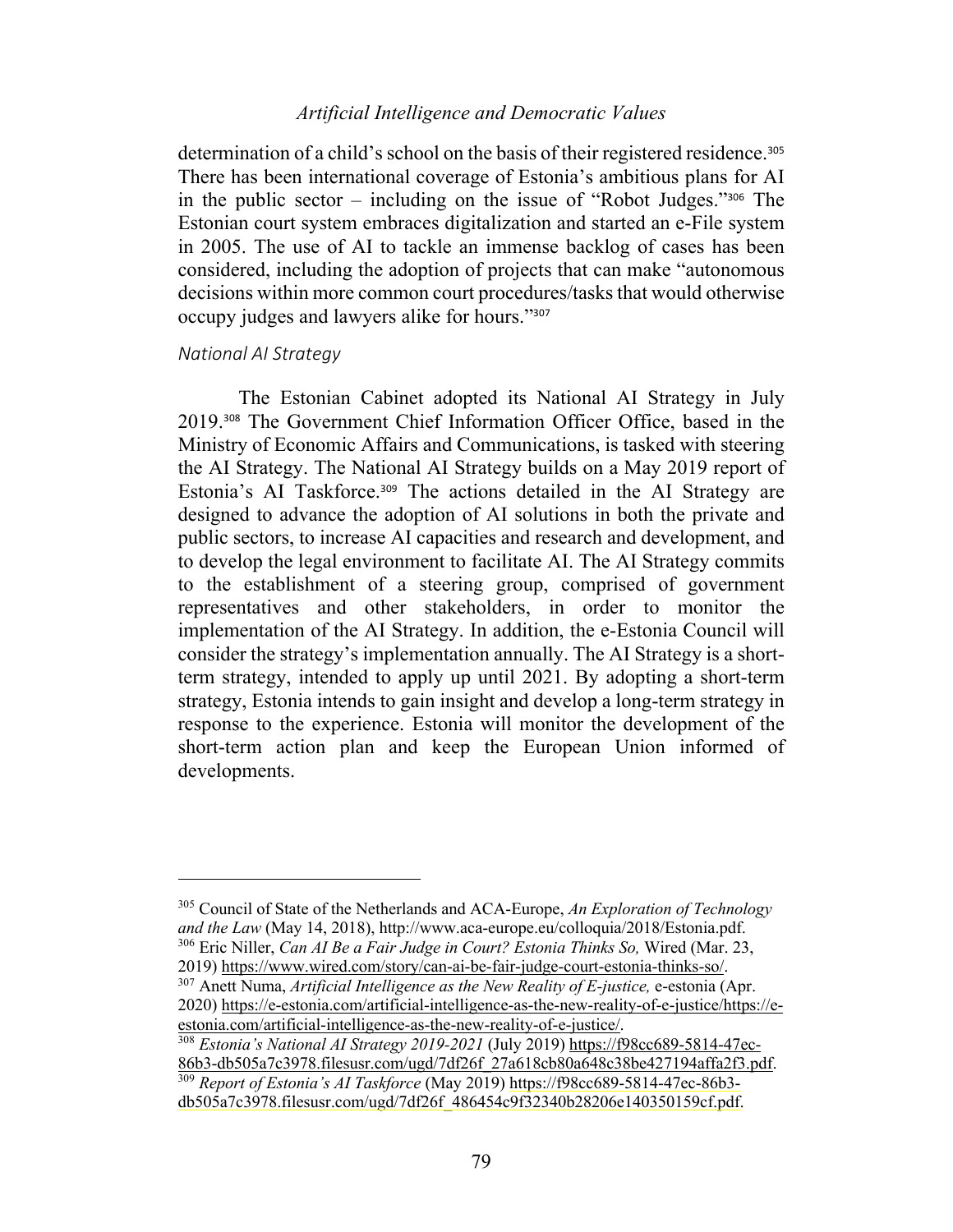### *The AI Social Contract Index 2020*

In spite of Estonia's national digital adviser initially proposing the adoption of a law granting legal personality to AI, Estonia's AI Taskforce concluded that no substantial legal changes are currently required to address the issues presented by AI.<sup>310</sup> The Taskforce Report maintained that: "Both now and in the foreseeable future, kratts are and will be human tools, meaning that they perform tasks determined by humans and express the intention of humans directly or indirectly." Accordingly, the AI Taskforce Report clarifies that the "actions" of AI are attributable to the relevant state body or private party that uses the AI solution.<sup>311</sup> Minor changes recommended include the removal of obsolete laws and providing additional clarity in order to facilitate the use of AI. Estonia's Chief Information Officer stated that Estonia wants to "build on the EU framework, not to start creating and arguing" for a separate Estonian framework.<sup>312</sup>

Neither the AI Strategy nor the AI Taskforce Report provide significant detail on questions related to the ethics of artificial intelligence. Reference is, however, made to guidance provided by the European Commission for the development and implementation of trustworthy artificial intelligence.<sup>313</sup> The Taskforce Report acknowledges that "trustworthy artificial intelligence must be guided by the principles of human rights, positive rights, and values, thus ensuring the ethics dimension

<sup>310</sup> Report of Estonia's AI Taskforce (May 2019) https://f98cc689-5814-47ec-86b3 db505a7c3978.filesusr.com/ugd/7df26f\_486454c9f32340b28206e140350159cf.pdf.; See Astghik Grigoryan, *Estonia: Government Issues Artificial Intelligence Report* (July 31, 2019), https://www.loc.gov/law/foreign-news/article/estonia-government-issuesartificial-intelligence-report/.<br><sup>311</sup> Estonia's National AI Strategy (July 2019) https://f98cc689-5814-47ec-86b3-

db505a7c3978.filesusr.com/ugd/7df26f\_27a618cb80a648c38be427194affa2f3.pdf. <sup>312</sup> Astghik Grigoryan, *Estonia: Government Issues Artificial Intelligence Report*, US Library of Congress (July 31, 2019) https://www.loc.gov/law/foreign-

news/article/estonia-government-issues-artificial-intelligence-report/; referencing Ronald Liive, *Estonian State IT Manager Siim Sikkut: If There Were 1% in the State Budget for Science, We Could Talk More About Kratind*, DigiGeenius (May 5, 2019). In 2018, Estonia signed up to a European Union Declaration of Cooperation on Artificial Intelligence https://ec.europa.eu/digital-single-market/en/news/eu-member-states-signcooperate-artificial-intelligence.<br><sup>313</sup> Report of Estonia's AI Taskforce (May 2019) https://f98cc689-5814-47ec-86b3-

db505a7c3978.filesusr.com/ugd/7df26f\_486454c9f32340b28206e140350159cf.pdf; European Commission, *Ethics Guidelines for Trustworthy AI* (Apr. 8, 2019) https://ec.europa.eu/digital-single-market/en/news/ethics-guidelines-trustworthy-ai.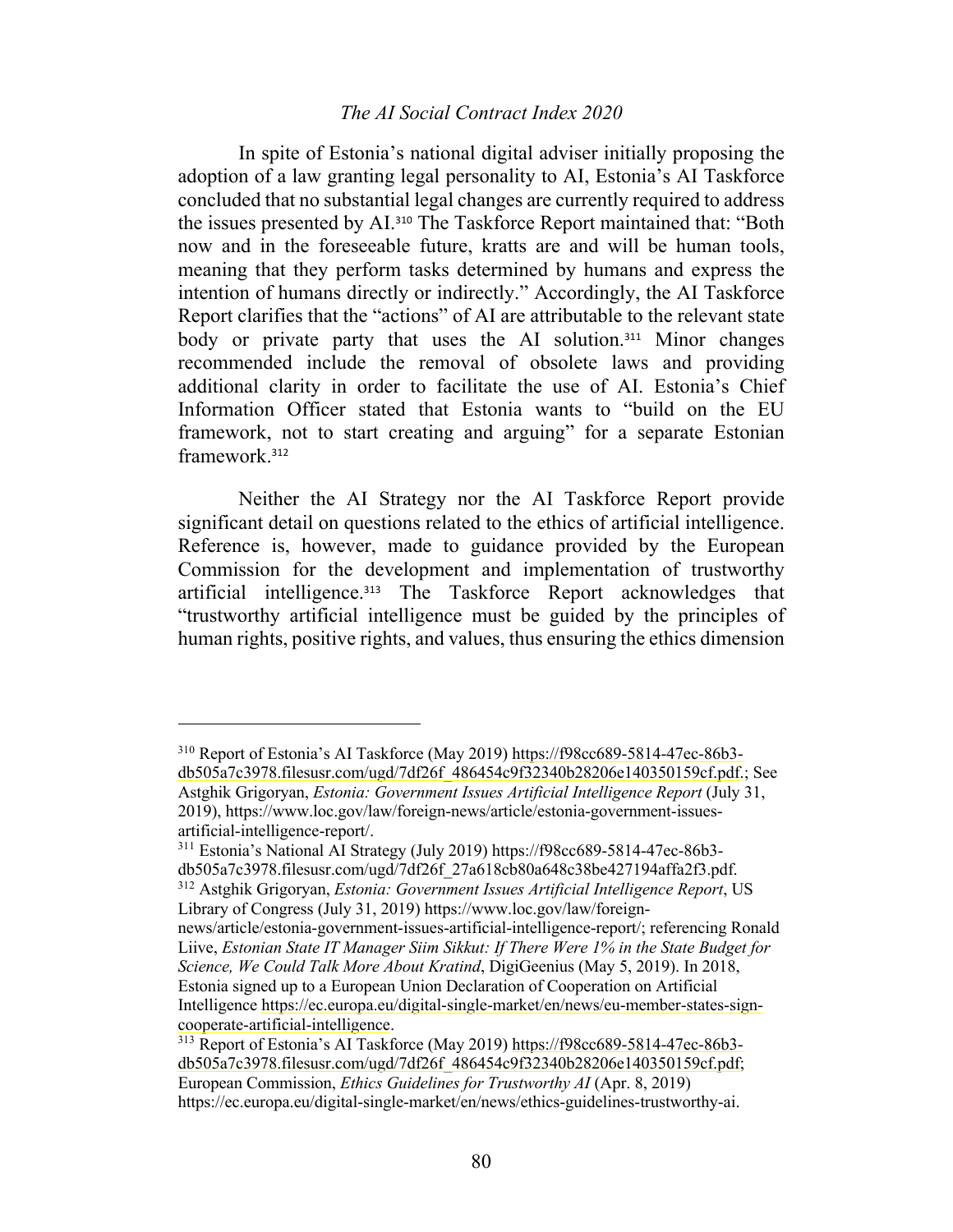and objective."<sup>314</sup> The Report recognizes the relevance of the EU Charter of Fundamental Rights and refers to the following rights as central according to the Commission guidance on AI:

- The right to human dignity.
- The right to freedom.
- Respect of the principles of democracy and the state, based on the rule of law.
- Right to equality, non-discrimination, and acknowledgement of minorities.
- Civil rights.

To ensure that the development and use of AI is ethical, the Taskforce Report emphasizes the importance of ensuring that AI is humancentric; that rights, ethics principles, and values are fundamental; and that AI may bring unintended consequences. The AI Strategy references the EU guidelines that identify the importance of the following values: human agency, technical reliability, privacy and data management, transparency, non-discrimination, social and environmental well-being, and responsibility.

# *OECD AI Principles*

In May 2019, Estonia signed the OECD Principles on Artificial Intelligence, "agreeing to uphold international standards that aim to ensure AI systems are designed to be robust, safe, fair and trustworthy."315

# *Human Rights*

Estonia is a member of the European Union and the Council of Europe and is, accordingly, committed to the upholding of the Charter of Fundamental Rights and the European Convention on Human Rights. Estonia is committed to the Universal Declaration on Human Rights and has acceded to international human rights treaties, such as the International

<sup>314</sup> Report of Estonia's AI Taskforce (May 2019), https://f98cc689-5814-47ec-86b3 db505a7c3978.filesusr.com/ugd/7df26f\_486454c9f32340b28206e140350159cf.pdf. <sup>315</sup> OECD, *Forty-two countries adopt new OECD Principles on Artificial Intelligence* (May 22, 2019), https://www.oecd.org/science/forty-two-countries-adopt-new-oecdprinciples-on-artificial-intelligence.htm.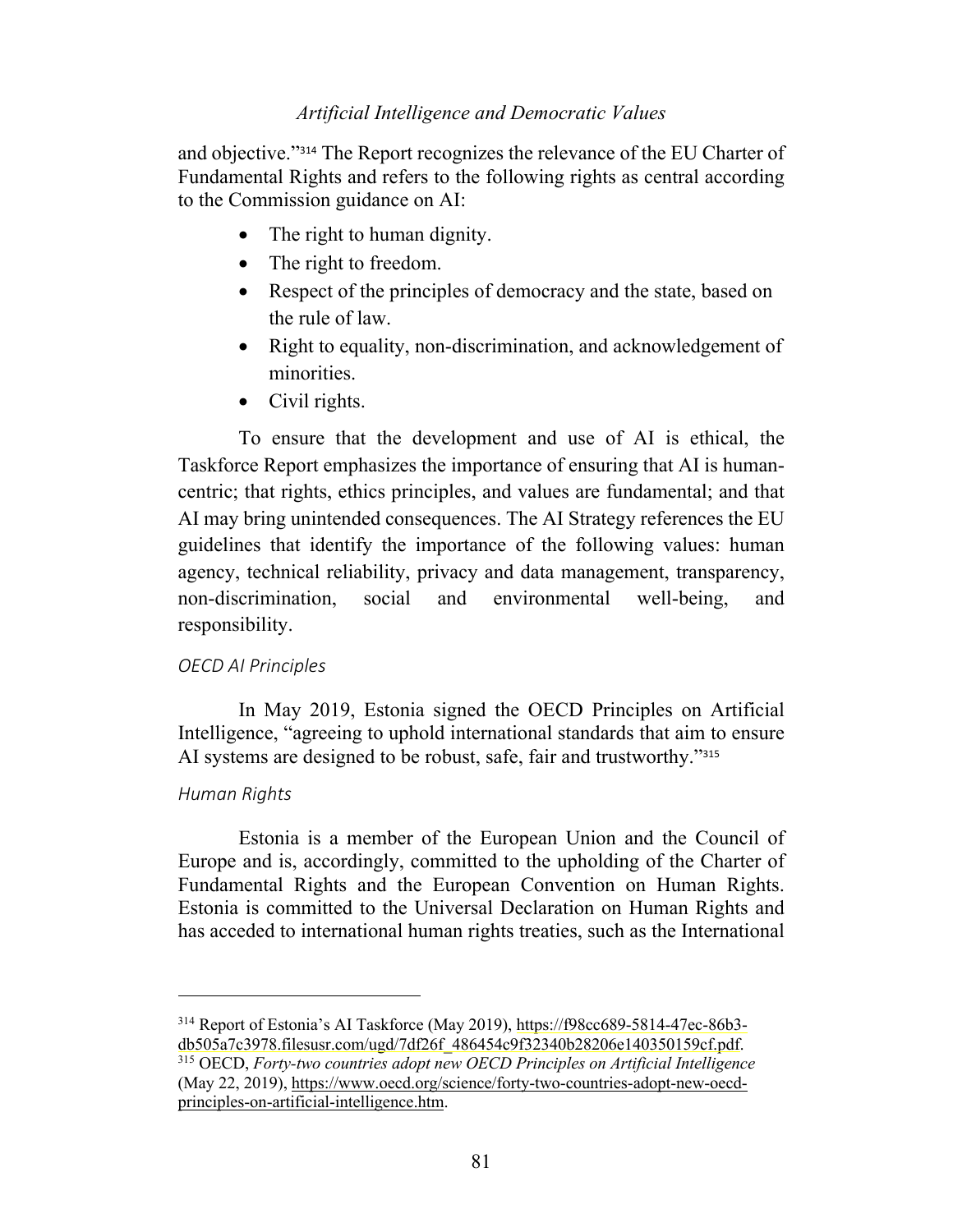### *The AI Social Contract Index 2020*

Covenant on Civil and Political Rights. The Estonian Constitution grants basic rights to citizens.

In Freedom House's 2020 Country Report, Estonia ranked highly (94/100). It was reported that, 'Democratic institutions are strong, and political and civil rights are widely respected in Estonia.'<sup>316</sup> On the issue of openness and transparency, Freedom House reported that "Estonia is wellknown for its transparency and well-developed e-governance services. Recently, however, several security flaws in these systems were revealed. While the government announced a plan to remedy the situation, additional resources to support the maintenance and further expansion of the egovernance program are needed."

In a 2018 report of the Commissioner for Human Rights of the Council of Europe, the Commissioner urged the Estonian authorities to give careful consideration "to the ethical, legal and human rights implications of using robots and artificial intelligence in the care of older persons" given Estonia's strong focus on digitalization, new technologies, and AI.<sup>317</sup>

#### *Algorithmic Transparency*

Estonia is also a member of the Council of Europe and was among the first states to ratify the modernized Privacy Convention.<sup>318</sup> Article  $9(1)(c)$  of the Convention provides a right for algorithm transparency. As a member of the European Union, Estonia is also committed to the protection of personal data as required by Article 8 of the Charter of Fundamental Rights and the data protection laws of the EU. The Personal Data Protection Act was enacted in 2018 in order to adapt the GDPR and to implement the Law Enforcement Directive into Estonian law.<sup>319</sup> Accordingly, the processing of personal data in Estonia must comply with the data protection principles, including the principles of purpose limitation, minimization, and

<sup>319</sup> Personal Data Protection Act

<sup>316</sup> Freedom House, *Freedom in the World 2020 – Estonia* (2020),

https://freedomhouse.org/country/estonia/freedom-world/2020

<sup>317</sup> Council of Europe, Commissioner for Human Rights, *Report of the Commissioner for Human Rights of the Council of Europe Dunja Mijatović Following her Visit to Estonia from 11 to 15 June 2018*, 21 https://rm.coe.int/report-of-the-council-of-europe-

commissioner-for-human-rights-dunja-mi/16808d77f4.<br><sup>318</sup> Council of Europe, i (Sept. 16, 2020), https://www.coe.int/en/web/human-rights-rule-

of-law/-/estonia-7th-state-to-ratify-convention-108-

https://www.riigiteataja.ee/en/eli/523012019001/consolide.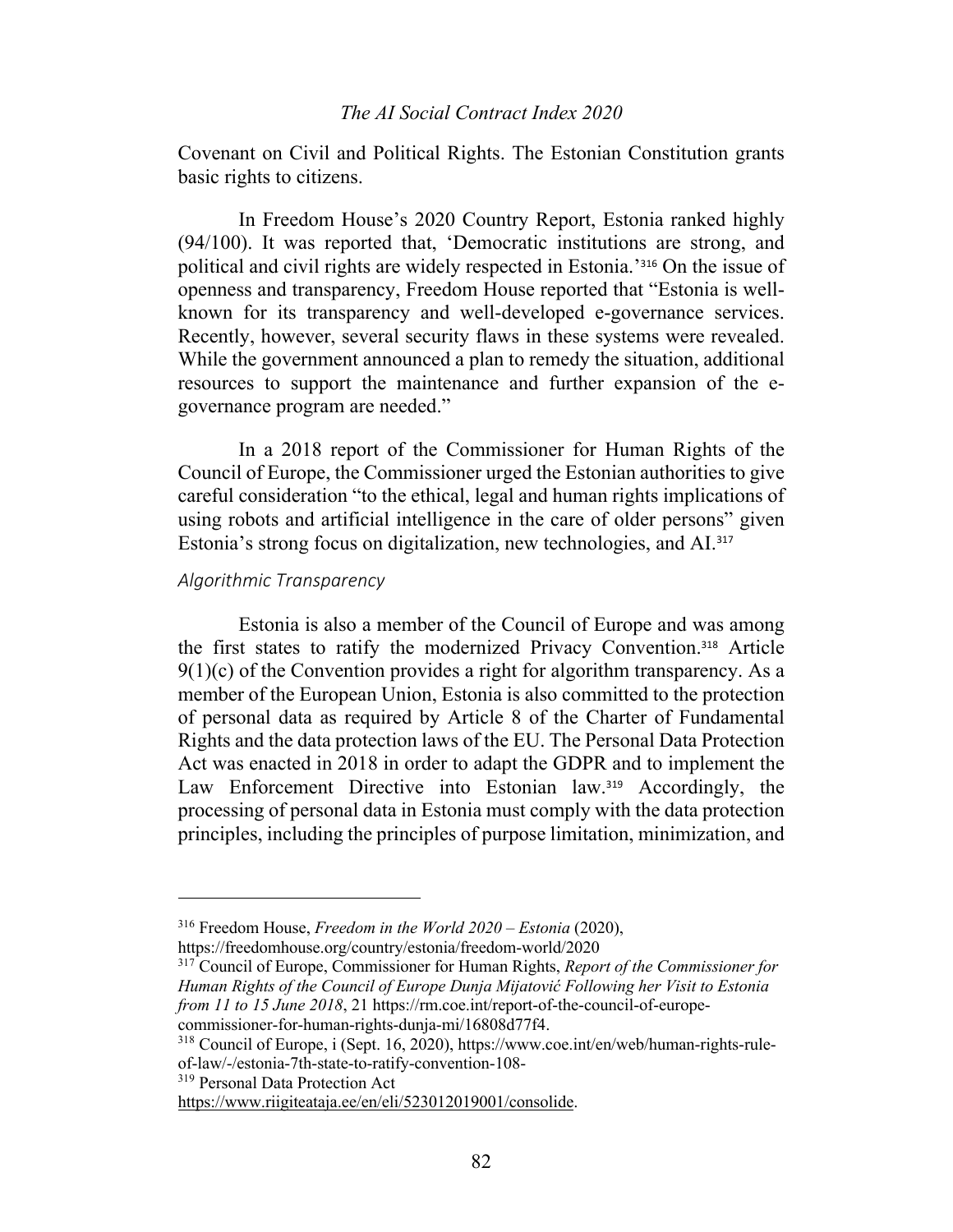fair and lawful processing. Moreover, automated processing can only be carried out in specific circumstances and data subjects are granted specific rights in that context. Article 17 of the Personal Data Protection Act places limits on automated processing.<sup>320</sup> The Estonian Supervisory Authority is the Data Protection Inspectorate.<sup>321</sup>

The Estonian government provides a data tracker tool accessible through the state portal (eesti.ee) that enables anyone with an eID to keep track of which institutions have accessed their data and for what purposes.<sup>322</sup> As pointed out on the e-estonia website, transparency is "fundamental to foster trust in the effective functioning of the whole system." Notably, information is also provided regarding automated processing although Algorithm Watch states that it "is not always clear if data is used as a part of an automatic process or viewed by an official."<sup>323</sup> In spite of the ambition of this tool, the Estonian Human Rights Center argue that the data provided is variable depending on the service and at times not detailed enough. To assist transparency and understanding, the Estonian Human Rights Center suggests that visual depictions of data use should be provided.<sup>324</sup> Similarly, Algorithm Watch state that the current tool does not provide a "clear understanding of what profiling is done by the state, which data is collected, how it is used, and for what purpose."<sup>325</sup>

The Ministry of Justice intends to draft legislation addressing highrisk algorithmic systems that will require the creators of AI (both public and private) to provide transparency regarding when AI communicates with an individual, processes an individual's data, or makes a decision on the basis

<sup>320</sup> Algo:Aware, *State-of-the-Art Report: Algorithmic Decision-Making* (Dec. 2018) https://actuary.eu/wp-content/uploads/2019/02/AlgoAware-State-of-the-Art-Report.pdf.<br><sup>321</sup> Data Protection Inspectorate https://www.aki.ee/en.<br><sup>322</sup> Federico Plantera, '*Data Tracker* - *Tool that Builds Trust in Instituti* 

September 2019) https://e-estonia.com/data-tracker-build-citizen-trust/. 323 Algorithm Watch, *Automating Society Report 2020* 75 (Oct. 2020),

https://automatingsociety.algorithmwatch.org/wp-content/uploads/2020/10/Automating-Society-Report-2020.pdf.<br><sup>324</sup> Kari Käsper and Liina Rajavee, 'Inimõigused, Infoühiskond Ja Eesti: Esialgne

Kaardistus' (Estonian Human Rights Centre 2019) https://

humanrights.ee/app/uploads/2019/12/ EIK-kaardistamine.pdf (Estonian).

<sup>325</sup> Algorithm Watch, *Automating Society Report 2020* 75 (Oct. 2020),

https://automatingsociety.algorithmwatch.org/wp-content/uploads/2020/10/Automating-Society-Report-2020.pdf.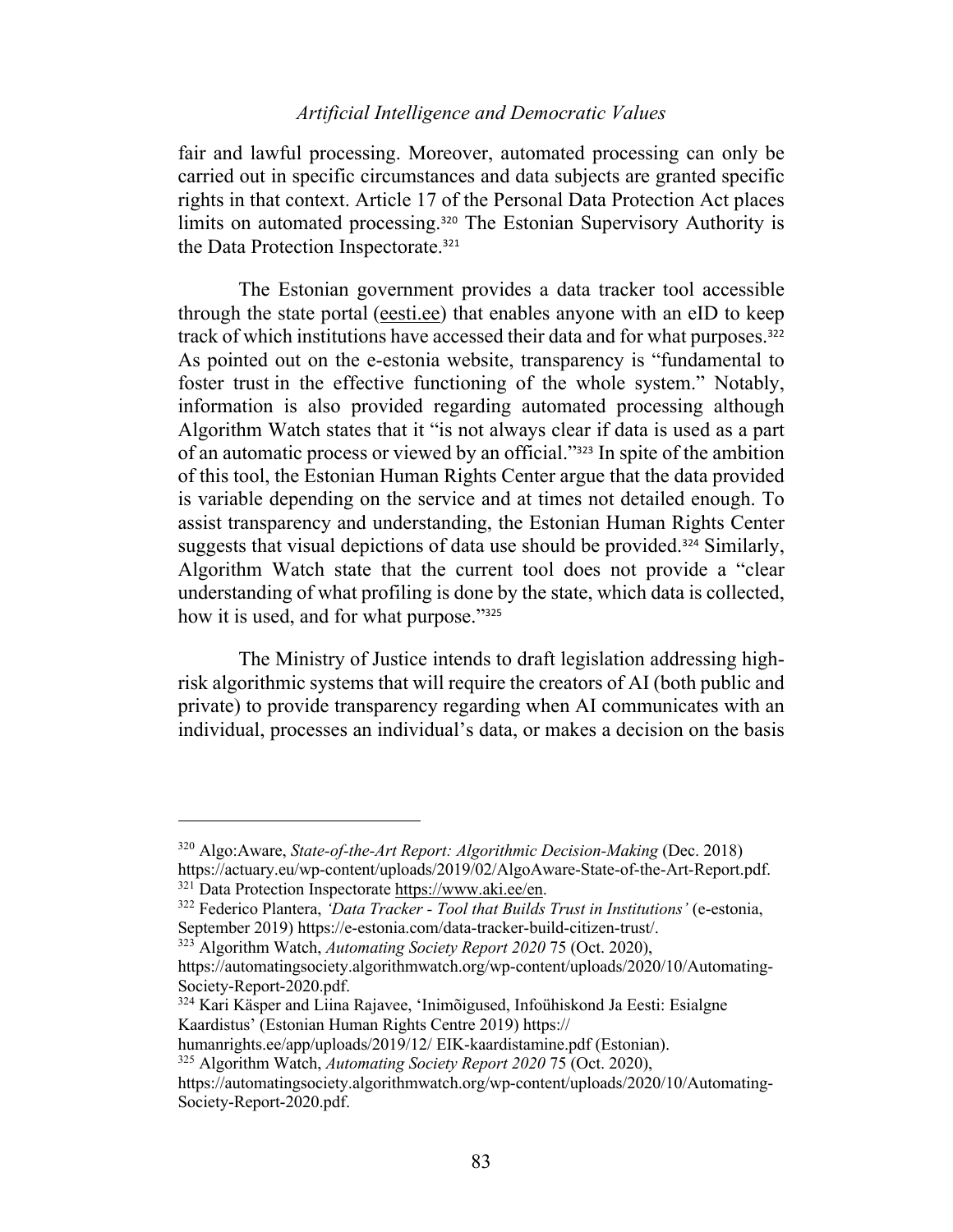# *The AI Social Contract Index 2020*

of the individual's data.<sup>326</sup> A representative of the Ministry said that nontransparency of decisions is the biggest threat. When it comes to AI, based on current knowledge, even the person who wrote the algorithm's code is unable to explain the reasons behind a decision, as the system is selflearning and self-evolving. "An assessment or a decision made by an algorithm may have a significant impact on fundamental rights no matter whether we are speaking of a self-learning or a human-defined algorithm. It is a duty of a country of rule of law to be foresightful and prevent serious interferences with fundamental rights by means of setting out a relevant legislative framework,' said Kai Härmand with the Ministry of Justice.

#### *Public Participation*

In 2018, the Estonian government brought together an expert group to participate in a cross-sectional coordination project on AI.<sup>327</sup> The three tasks of this expert group were to

- prepare draft legislation to ensure clarity in the Estonian judicial area and organize the necessary supervision;
- develop the so-called Estonian artificial intelligence action plan;
- notify the public about the implementation of kratts and introduce possible options.

Participants in the group included representatives from state authorities, the private sector, universities, and sectoral experts. In order to prepare the report, interviews were conducted, including with company representatives involved in the development of AI and ICT representatives from universities. Working groups (in the fields of law, education, and the public sector) were also assembled for discussion.<sup>328</sup> There is a commitment to the importance of diverse inputs in the AI debate. The e-estonia website states:

<sup>&</sup>lt;sup>326</sup> 'Estonian Ministry: Use of AI must Respect Fundamental Rights (Aug. 19, 2020) www.baltic-course.com/eng/Technology/?doc=158411&output=d.

<sup>327</sup> Report of Estonia's AI Taskforce 42 (May 2019) https://f98cc689-5814-47ec-86b3db505a7c3978.filesusr.com/ugd/7df26f\_486454c9f32340b28206e140350159cf.pdf. 328 *Report of Estonia's AI Taskforce May* (2019) (See Annex for details on membership\_,

<sup>42</sup> https://f98cc689-5814-47ec-86b3-

db505a7c3978.filesusr.com/ugd/7df26f\_486454c9f32340b28206e140350159cf.pdf.